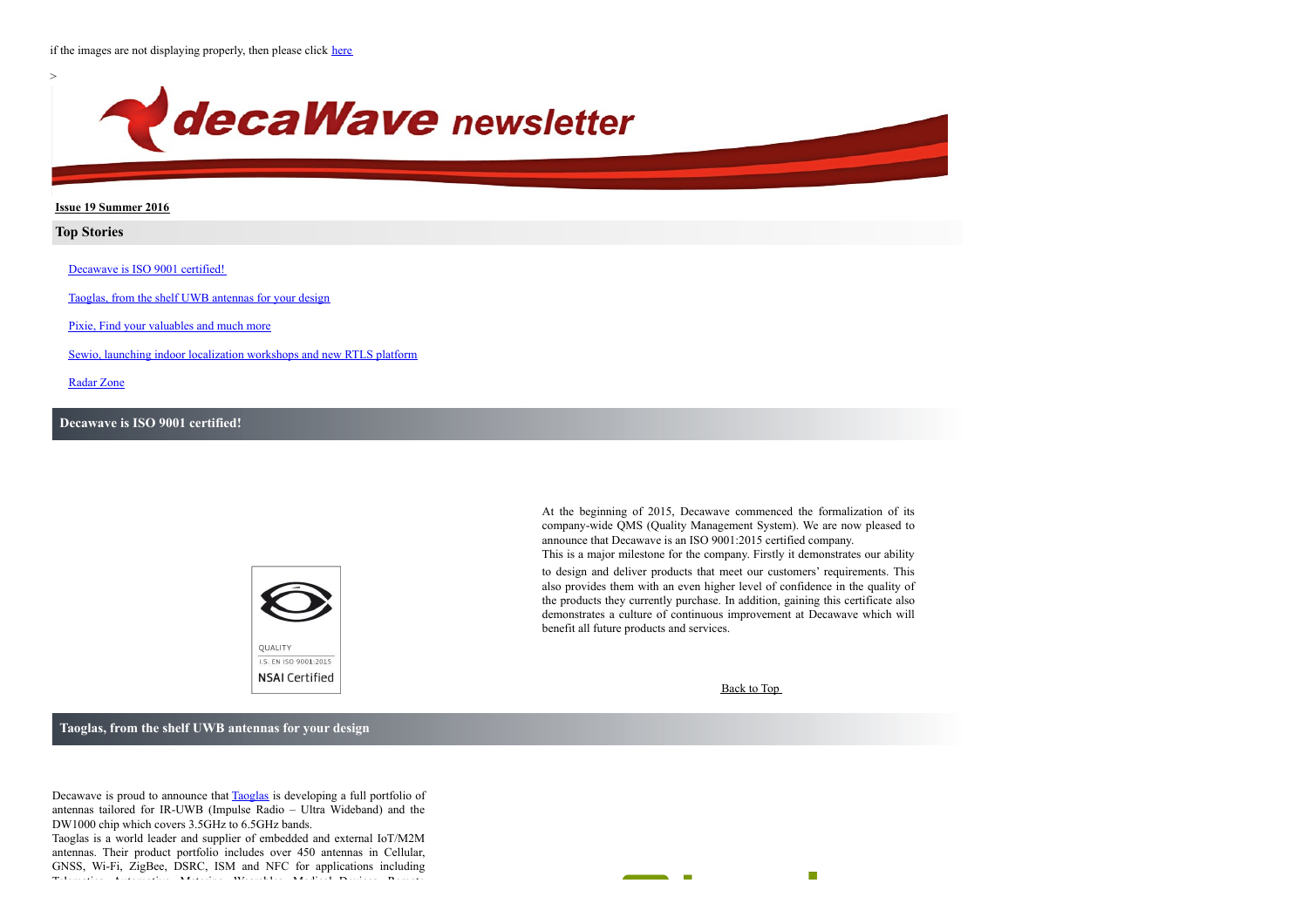Telematics, Automotive, Metering, Wearables, Medical Devices, Remote Monitoring, UAV and High-Speed Video Broadcasting.

Our team is working closely with Taoglas on their first two IR-UWB antennas which will be available in O4 2016 in the form of a flexible patch antenna and a ceramic SMD antenna. These two antennas will cover the 6GHz to 8GHz bands.

More antennas will follow throughout 2017, including band-specific antennas, directional antennas, and antennas for body worn applications ranging from 3.1GHz to 10.3GHz.

Taoglas also offers customization services for customers with specific requirements. For more information contact Taoglas today!

Back to Top

## <span id="page-1-0"></span>**Pixie: Find your valuables and much more**



[Pixie](https://www.getpixie.com/) has designed a product and an application that help consumers find their things via Pixie Points, which are tags that are applied to any personal object and then tracked via a mobile app. These Pixie tags allow customers to accurately locate, protect and organize their valuables. You may argue that there are already some products on the market offering the same feature. The difference is all about accuracy and user experience. Where other products give you several meters of accuracy and rely on buzzers to guide you to your lost valuables, Pixie offers 30cm accuracy and an augmented reality interface that allow you to actually visualize 'WHERE' your things are. To provide such precise location measurement, Pixie selected Decawave's UWB chips.

Pixie's vision goes beyond locating your keys, passport or phone charger. It is the Location of Things as the ability to know 'WHERE' the things actually are can be extremely valuable to many applications. As such, Pixie is now opening its API to offer abstraction and simple access to all of their Location of Things platform features. You have an idea for an app? Email Pixie at [developers@getpixie.com](mailto:developers@getpixie.com) and get your developer kit, documentation and tools.

#### Back to Top

### <span id="page-1-1"></span>**Sewio, launching indoor localization workshops and new RTLS platform**

Our partner [Sewio](http://www.sewio.net/) presented its first [interactive](http://www.sewio.net/sewio-connected-top-5-iot-players-in-czech-republic/) workshop on Real Time Location Systems in the Czech Republic on 19 July 2016. This workshop aimed at introducing the role indoor locationing will play in the IoT with a focus on the Industry 4.0 revolution.

Sewio presented to participating companies representatives such as - Bosch, Microsoft, Cisco... -on how the latest location technologies enable real-time monitoring of the workplace leading to improved operational efficiency, reduced costs and improved safety.

With a mix of theory on technology, reviews of real projects from various verticals - logistics, retail, sports… - and live demonstrations, participants had the opportunity to get a practical experience of the latest advances in Real Time Location Systems.

Sewio also recently launched its **TDOA** [platform](http://www.sewio.net/rtls-tdoa/) targeting applications where scalability, high-tag density and battery life are #1 priorities. From HW to